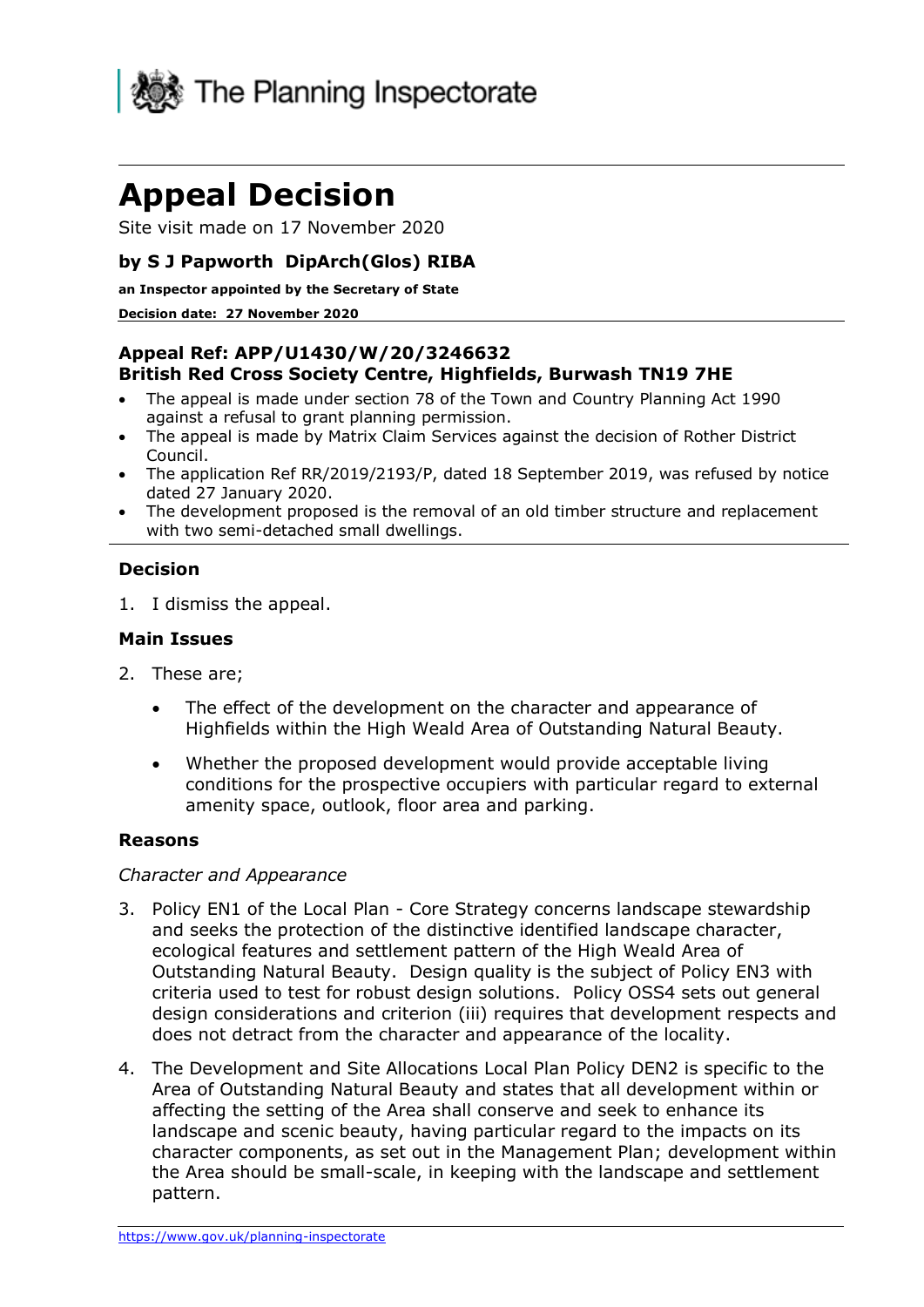- 5. Paragraph 124 of the National Planning Policy Framework states that good design is a key aspect of sustainable development, creates better places in which to live and work and helps make development acceptable to communities. Paragraph 172 states that great weight should be given to conserving and enhancing landscape and scenic beauty in Areas of Outstanding Natural Beauty which have the highest status of protection in relation to these issues, and the scale and extent of development within these designated areas should be limited.
- 6. There had been a previous appeal on the site in 2003 concerning an application for a single dwelling, and whilst the Inspector found that the loss of the building and its use would not cause harm, the proposed development was considered not to accord with exceptions in the Development Plan and emerging policy at that time, and was found to cause harm to the character and appearance of the locality and the appearance of the Area of Outstanding Natural Beauty.
- 7. Whilst there has been change to the Development Plan and national policies referred to, the site remains outside the settlement boundary and within the High Weald Area of Outstanding Natural Beauty, and the immediate site surroundings do not appear to have changed significantly. The previous Decision is a material consideration of moderate weight, although a full reappraisal is warranted by the passage of time and the possibility of other changed circumstances.
- 8. The site is a gap between 2 terraces at the bend in the road, and the presence of the small, low and generally unobtrusive timber building, akin to a hut, does not intrude greatly into the through views of woodland and open countryside beyond. The site is a link with undeveloped land and performs a valuable role in relieving the solid lines of built form in the terraces along both sides of the narrow road and allowing the natural beauty of the surroundings to be appreciated.
- 9. The proposed dwellings would occupy an area of the site currently containing the hut, sharing a common south-west corner and hence south and west faces, but extending further to the rear towards Lime Tree Terrace and further to the east beyond the rear building line of that terrace. In addition, the building would be taller than at present, although the overall height would be controlled by having rooms within the pitched roof and through the slab level being lower than the nearby dwelling at number 6.
- 10. This combination of size and height, together with the location to the rear of the front building line of Lime Tree Terrace, would result in the building being poorly related to the existing built form and appearing cramped against that terrace and not responding in an appropriate manner to the roofscape and detailing of that or the earlier terraces along the road.
- 11. That placement may allow views through the site to remain, but when considered along with the proposed hardstanding and parking, as well as the apparent requirement to retain a through vehicular route to the agricultural land beyond, the layout would appear a poor balance between the natural beauty of the surroundings and the existing built form, failing to enhance either aspect of the location; rather, the result would be harm to both the built form and the Area of Outstanding Natural Beauty. The proposal would fail to reach the standard of design sought in the Framework or the level of protection that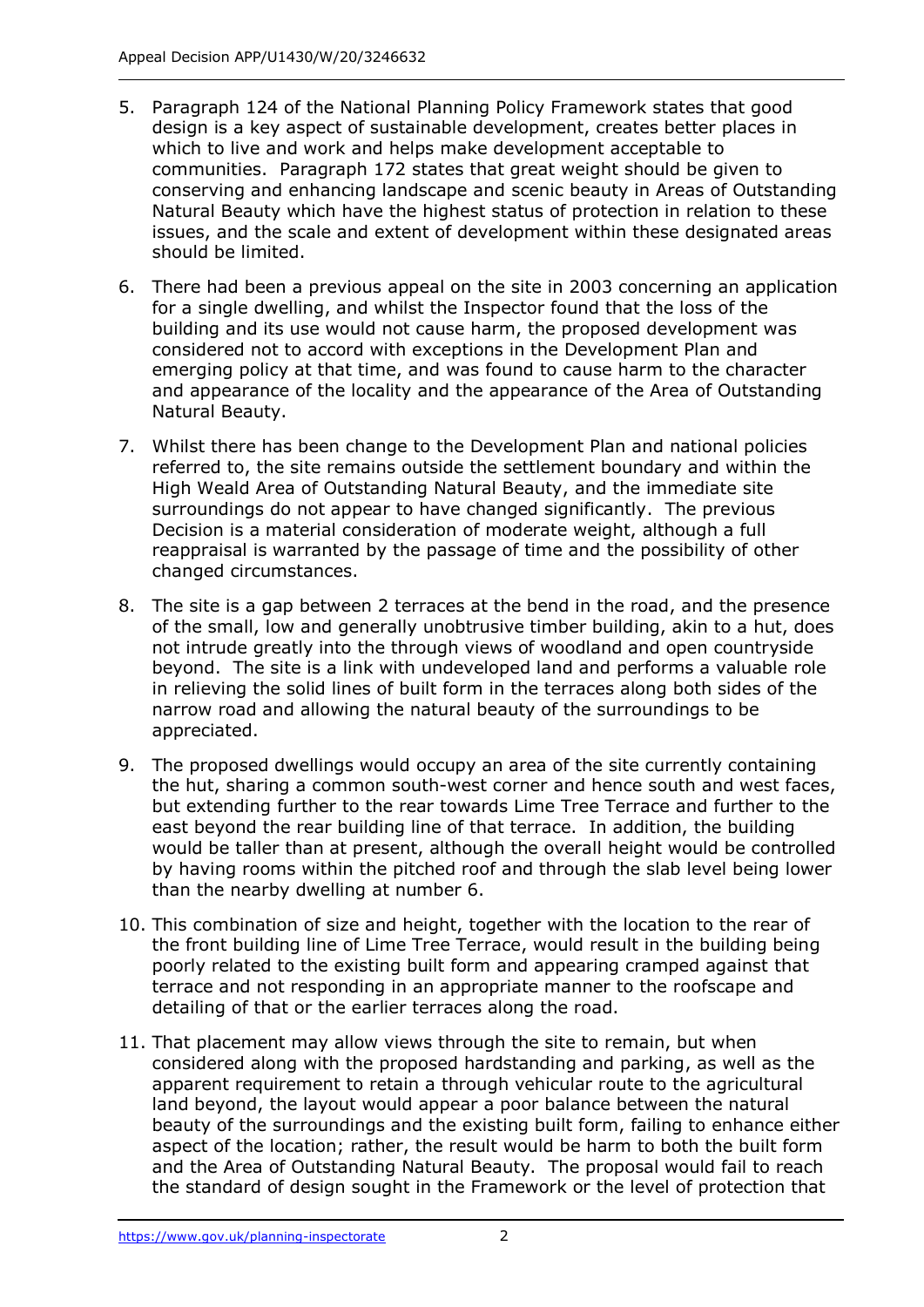should be afforded the High Weald designated area, and would be contrary to the aims of Policies DEN2, EN1, EN3 and OSS(iii).

## *Living Conditions*

- 12. Core Strategy Policy OSS4 states at criterion (i) that development is to meet the needs of future occupiers, including providing appropriate amenities and the provision of appropriate means of access for disabled users. Development and Site Allocations Plan Policy DHG7 on external residential areas details requirements for private external space, parking and cycle storage, and waste and recycling.
- 13. Paragraph 127 of the Framework states that decisions should ensure that development creates places that are safe, inclusive and accessible and which promote health and well-being, with a high standard of amenity for existing and future user.
- 14. Shortcomings in the design have been identified through the placement on the site and the requirement for a through route. These failings further manifest themselves in the poor outlook from the rear windows, too close to the higher fence and gable wall to 6 Lime Tree Terrace, and whilst serving a bedroom or study and a kitchen alcove, would, when the north aspect is considered, provide a low quality of light and outlook.
- 15. The parking arrangement is contrived and awkward, again apparently derived from the need to allow a significant area of the centre of the site for the access route, and the remaining land specifically allocated to each dwelling as amenity space is limited and poorly proportioned. The Council Report refers to the Technical Housing Standards – Nationally Described Space Standards and the dwellings being below the size for a 2-bedroom property, and Policy DHG3 specifically adopts these standards.
- 16. As a result, the proposed design and layout of the development would not provide an acceptable quality of accommodation for prospective occupiers, and would not reach the standard sought in Policies DHG3, DHG7 and OSS4(i), and is not of the high standard sought in the Framework.

## **Planning Balance and Conclusions**

- 17. Policy OSS2 of the Core Strategy concerns the use of development boundaries and the site is outside that for Burwash. Whilst not in the open countryside and not isolated in the post 'Braintree' operation of Framework paragraph 79, the site is one where development would not be generally acceptable in principle. The Council explain the situation with regard to the allocation of sites and the emerging Neighbourhood Plan, but the use of the site would be for market housing and not one of the exceptions to the policy of restraint.
- 18. It is however the case that the Council are not able to demonstrate a five-year supply of housing land as required by the Framework, and paragraph 11 applies. This states that where there are no relevant development plan policies, or the policies which are most important for determining the application are out-of-date, granting permission unless: the application of policies in this Framework that protect areas or assets of particular importance provides a clear reason for refusing the development proposed; or any adverse impacts of doing so would significantly and demonstrably outweigh the